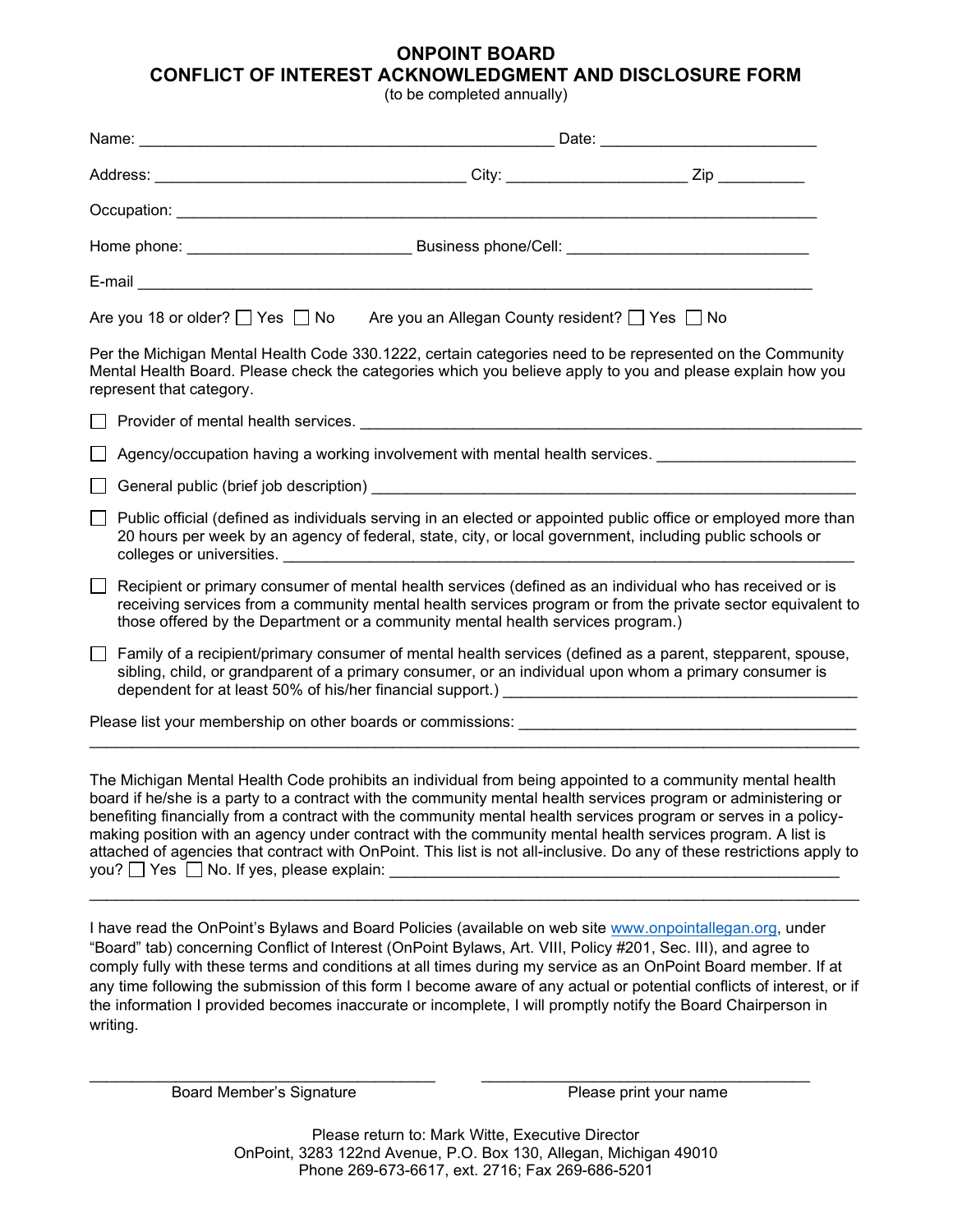## FY2019-2020 Provider Contracts approved by OnPoint Board as of 5-29-2020

57th District Court ....... SUD Services Acorn Health of Michigan .... Autism Provider Agnus Dei AFC Home, Inc. ....... Res Services, Respite Care Serv, CLS Allegan County .... Local Funding Allegan County Sheriff's Dept. ....... Professional Consultation Services Allegan County Transportation ....... Transportation Services Allegan County Medical Care Facility ...MOA OBRA Screens Allegan County Medical Care Facility .......Community Living Services Alliance Home Health Care Svs ....... Respite Care Services & CLS Amy, John & Girls LLC - dba Castle Kingdom ....... Residential Services Andrea Russell ....... Professional Consultation Services Arbor Circle Corp. ....... SUD Services Assisted Residential Services (ARS) ..... Res Services, Respite Care Services, CLS Autism Spectrum Therapies ....... Autism Services Ayorkor Gaba, PsyD - Mission Team ....... SAMHSA Housing Consulting Barbara Newman ....... Clinical Services Baseline Clinical Services ....... Res Services & Respite Care Services Battle Creek Hospital ....... Hospital Inpatient BCA StoneCrest Center Hospital ....... Hospital Inpatient Beacon Specialized Services ....... Residential, Therapy & Psychiatric Services Behavioral Center of Michigan Hospital ... Hospital Inpatient Bella Vita Solutions, LLC ....... Respite Care Services & CLS Benjamin's Hope ....... Residential Services & CLS Blessed Edge ....... Residential Services Blue Moon-dba R&B Living Services ....... Residential Services Board of Trustees of WMU (Alliance Senior Day Program) ....... Community Living Services Borgess Health Partners ..... Hospital Inpatient Boyink! .... Professional Consultation Services Braintrust Behavioral Health, LLC ....... Autism & Clinical Services Bronson Lakeview ....... Community Inpatient Hospital Camp Beechpoint ....Respite Camp Camp Co Be Ac ...... Respite Camp Camp Geneva ....... Respite Camp

Camp Grace Bentley ....... Respite Camp Camp Kidwell ..... Respite Camp Cedar Creek ....... Community Inpatient Hospital Chase Mielke .... Professional Consultation Services Cherry Street Services Inc. ....... SUD Services Chrysalis Services LLC ....... Res Services, Respite Care Services, CLS<sup>1</sup> Community Care Givers ....... Respite Camp Community Healing Centers ....... SUD Services Community Health Center of Branch **County**  ....... Community Inpatient Hospital Community Living Options ....... Residential Services Compass Consulting (Encompass) ....... Professional Consultation Services Compass Wellness Center ....... Autism Services Cornerstone AFC ....... Res Services & Respite Care Services Cran-Hill Ranch ....... Respite Camp CRC Recovery (W. MI. Treatment Center) ....... SUD Services Deaf & Hard of Hearing ....... Professional Consultation Services DeMarco Fomby ....... Prevention Services Developmental Enhancement, PLC ..... Autism Services Dickinson Wright ....... Legal Services Elkins AFC ... Residential Services Ely Manor ....... MOA OBRA Screens Eva's AFC ....... Res Services & Respite Care Services Evergreen Commons ...... Community Living Services Evergreen Commons ....... Hourly CLS Provider Family & Children Services ..... Crisis Residential Services Flatrock Manor ...... Specialized Residential Forestview Hospital ....... Hospital Inpatient Geneva Camp & Retreat Center ....... Respite Camp Grace of Douglas ..... MOA OBRA Screens Gresham Driving Aids, Inc. ....... Vehicle Conversion Center GT Financial Services ....... Fiscal Intermediary Services Hackley Mercy Health Hospital .... Hospital Inpatient Hadley Memorial Center Hospital ..... Hospital Inpatient Harbor House Ministries ....... Residential Services

Harbor Oaks Hospital ....... Hospital Inpatient Harmony Enterprises ....... Residential Services Havenwyck Hospital ....... Hospital Inpatient Healthsource Hospital ....... Hospital Inpatient Health West ....... COFR Agreement HHS, Health Options/Reliance Community Care Partners ...Clinical Services Hillsdale Hospital ....... Hospital Inpatient HMI (Health Management) - Dr. Corey **Waller**  ....... Prevention Services Holland Hospital ....... Hospital Inpatient HomeLife, Inc. . ...... Residential & Med Review Services Homeward Bound Therapeutic ....... Clinical Therapy Hoom House ....... BCBA Supervision Provider Hope Discovery ABA Services ....... Autism Services Hope Network Beh Health Serv, Crisis Services Residential, Therapy, Psychiatric, Casemanagement, Nursing & CLS Hope Network Integrated Recovery .......Crisis Residential Services Hope Network WM .....Community Living Services **HUD**  ....... Housing Indian Trails Camp ....... Respite Camp, Respite Care Services, CLS Integrated Health Analytics, LLC ....... Professional Consultation Services J Chad Professional Training ....... Prevention Training Jessica Duguid .......Clinical Services Joyful Living ....... Residential Services & Respite Care Services Karen Williams ....... Youth Training for Prevention Kassie Rodino ....... Speech/Language Therapy Services Kenneth Richmond ....... Therapist Kingswood Hospital ....Hospital Inpatient KWB Strategies ....Prevention Grant Consultant Lakeshore Home Health ....... Private Duty Nursing Lakeshore Regional Entity ....... Medicaid Lennox Forrest, PHD ....... Professional Consultation Services Life Care Center of Plainwell ....... MOA OBRA Screens Madison Community Hospital dba Samaritan Behavioral Health Center ....... Community Inpatient Hospital

Please return to: Mark Witte, Executive Director OnPoint, 3283 122nd Avenue, P.O. Box 130, Allegan, Michigan 49010 Phone 269-673-6617, ext. 2716; Fax 269-686-5201